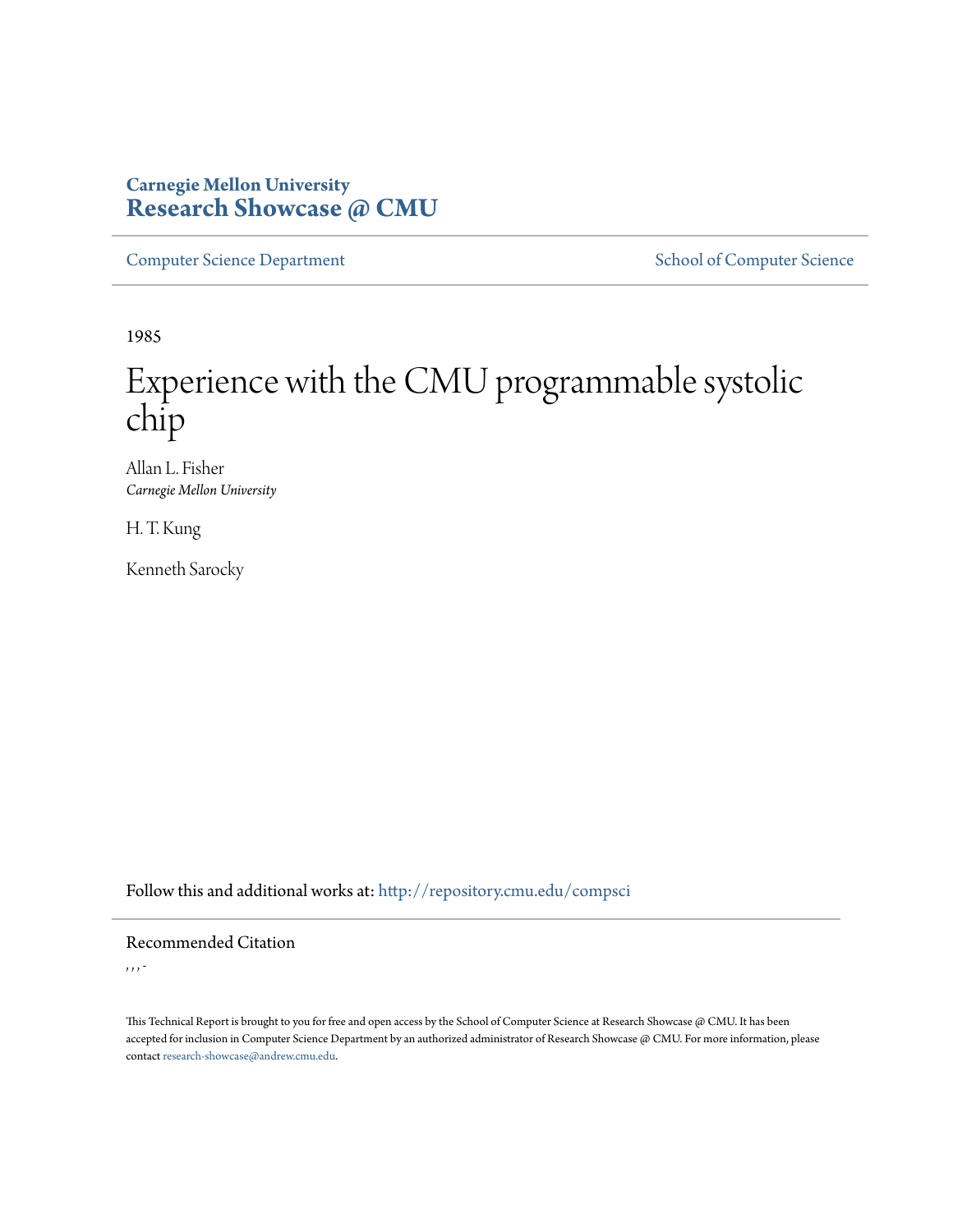# NOTICE WARNING CONCERNING COPYRIGHT RESTRICTIONS:

The copyright law of the United States (title 17, U.S. Code) governs the making of photocopies or other reproductions of copyrighted material. Any copying of this document without permission of its author may be prohibited by law.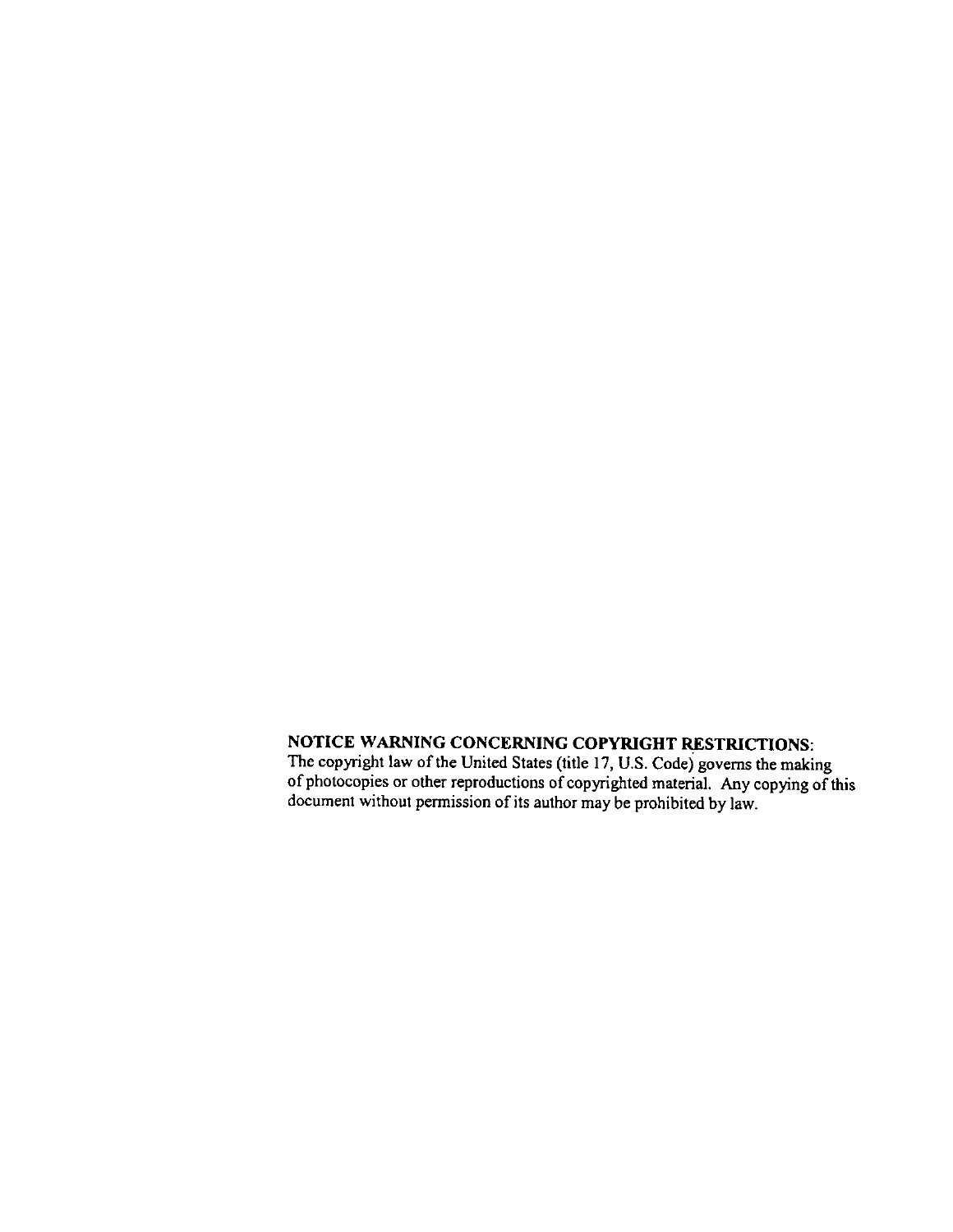# Experience with the CMU Programmable Systolic Chip

# Allan L. Fisher, H. T. Kung, and Kenneth Sarocky

# Department of Computer Science, Carnegie-Mellon University Pittsburgh, Pennsylvania 15213

#### **Abstract**

The CMU *programmable systolic chip* (PSC) is an experimental microprogrammable chip designed for the efficient implementation of a variety of systolic arrays. The PSC has been designed, fabricated, and tested. The chip has about 25,000 transistors, uses 74 pins, and was fabricated through MOSIS, the DARPA silicon broker, using a 4 micron nMOS process. A modest demonstration system involving nine PSCs is currently running. Larger demonstrations are ready to be brought up when additional working chips are acquired.

The development of the PSC, from initial concept to a silicon layout, took slightly less than a year, but testing, fabrication, and system demonstration-took an additional year. This paper reviews the PSC, describes the PSC demonstration system, and discusses some of the lessons learned from the PSC project

#### Introduction

 $U_{\text{SUS}}$  massive parallelism and pipelining, the systolic array concept<sup>1</sup> allows a system impiementor to design extremely efficient machines for specific compulations. But for some applications such as computer vision that call for hundreds of subroutines to be used routinely, it is impractical to produce a new systolic array processor for each subroutine. In this case, *programmable* systolic array processors must be used to provide the required flexibility.

However, to make a processor programmable takes additional hardware. This concern is especially significant for systolic arrays, as their performance relies on the use of large numbers of cells in the array. To be cost-effective, each cell should use as few chips as possible.

The purpose of the PSC project has been to study the feasibility and issues of implementing a cell (for a variety of systolic arrays) with one *single, programmable* chip, as depicted in Figure 1. A particular systolic cell can be implemented by microprogramming a PSC, and

1. The an <u>incroarchitecture of VLSI Computers</u>, Martinus Nijhoff Publishers, 1985)

1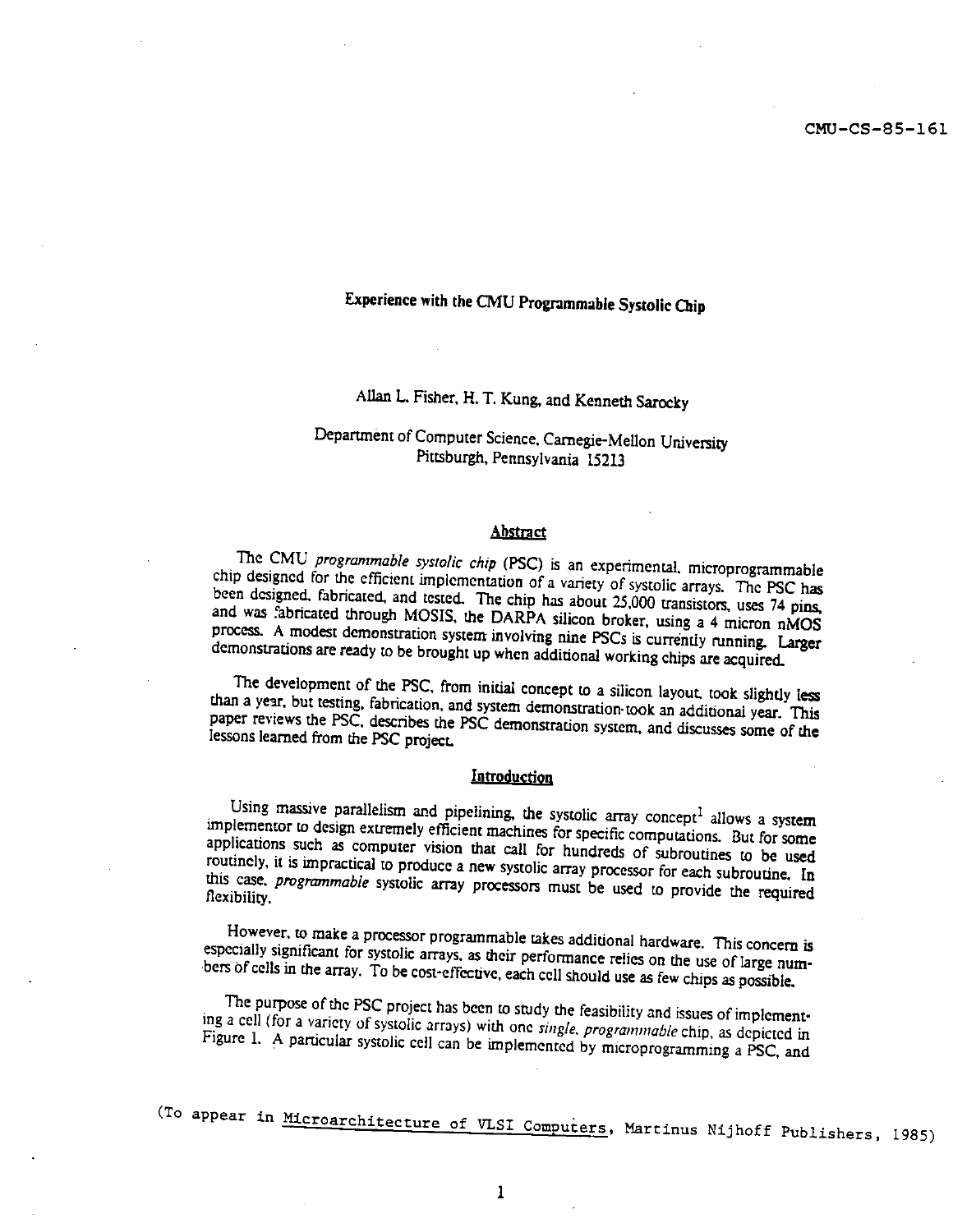$3.3.7.72 \times 1.4$  $2\tau$  $5 - 12$  $\therefore$  3

 $5 - 100$ 

many PSCs can be connected at the board level to build systolic arrays of many different types and sizes.



Figure 1. PSC: a building-block chip for a variety of systolic arrays.

The PSC is perhaps one of the first microprogrammable chips designed to be used in large groups. Besides being an architectural experiment, the PSC- project also represents a major chip design experiment in a university environment. Prior to the PSC project, CMU had no experience in designing chips of this scale. The experience resulting from the project, with respect to both the architecture and design of the PSC, has been invaluable.

This paper reports some of these experiences, describes the current PSC demonstration system, and explains how the PSC implements the systolic array in the demonstration system to perform convolution or filtering operations. In the next section, we first give a brief overview of the PSC. Detailed descriptions of the PSC architecture and design have been reported in other papers.<sup>43,3</sup>

### **PSC: A Programmable Systolic Chip**

The PSC project started in October of 1981. In order to ensure sufficient flexibility to cover a broad range of applications and algorithms, we chose at that time an initial set of target applications for the PSC to support, including signal and image processing, error correcting codes, and disk sorting. The demands of these applications have resulted in the following design features:

- 3 eight-bit data input ports and 3 eight-bit data output ports.
- 3 one-bit control input ports and 3 one-bit control output ports.
- Eight-bit ALU with support for multiple precision and modulo 257 arithmetic.
- Multiplier-accumulator (MAC) with eight-bit operands and 16-bit accumulator.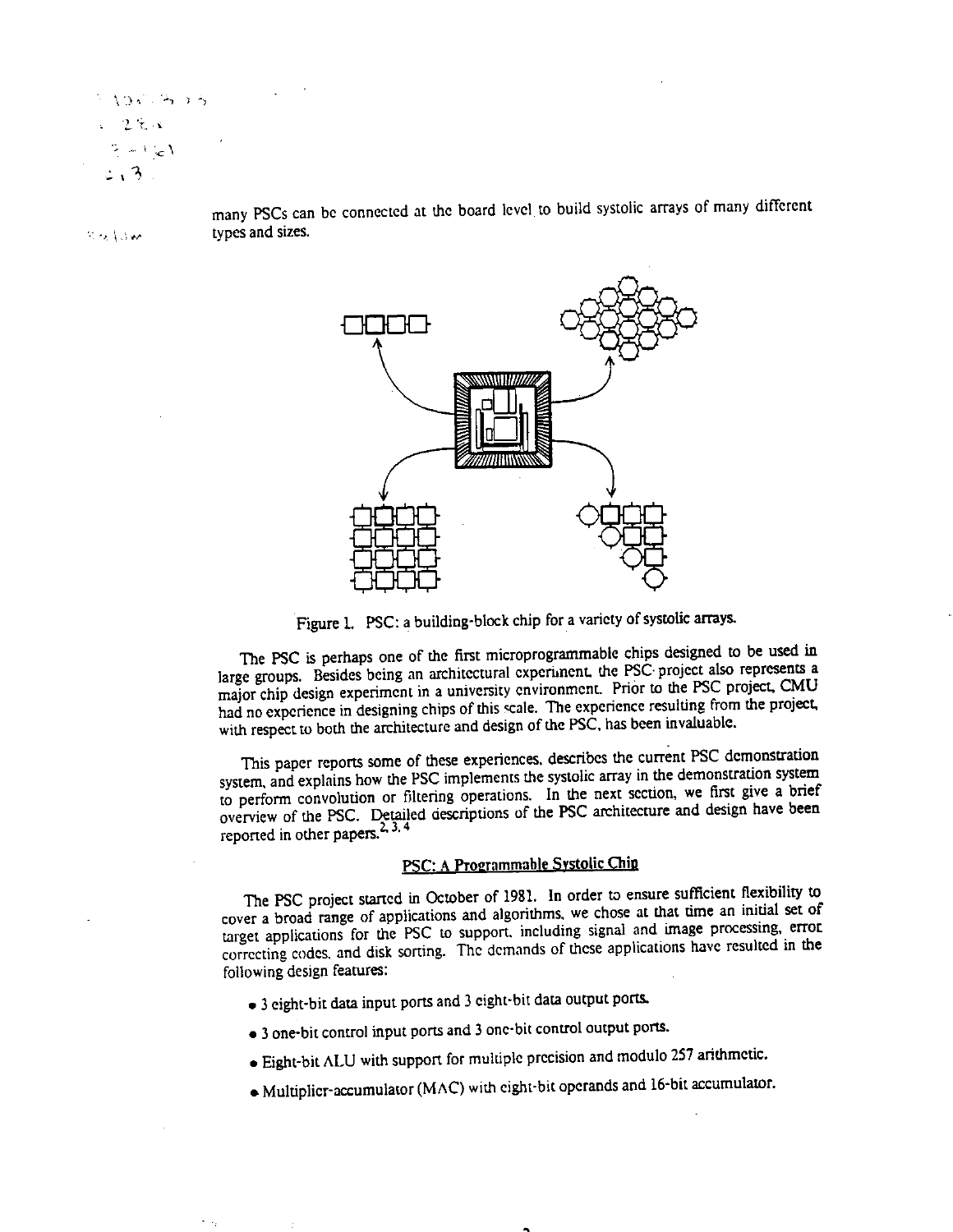- 64-word by 60-bit writable control store.
- 64-word by 9-bit register file.
- Three 9-bit on-chip buses.
- Stack-based microsequencer.

Note that no conventional, commercially available microprocessor components fulfill the needs of such a programmable systolic chip. Unlike the PSC, conventional microprocessors do not have fast, on-chip multiplier-accumulator circuits which are crucial for high-speed signal and image processing, they do not have enough off-chip I/O bandwidth and on-chip bus bandwidth to pass data from chip to chip with a speed sufficient to balance the computation speed, they are not equipped with I/O ports for passing "systolic control bits," they are not suited for the modular arithmetic needed in applications such as error-correction, and they usually do not have on-chip RAM for program memory. A number of more specialized processors having some of these features have appeared in the past several years, but none has all of them.

With optimized circuit and layout designs, the PSC should operate at a cycle time of no more than 200 ns, although the prototype PSCs we now have are found to be three to eight times slower. Reasons for this are discussed below. Assuming a 200 ns period, microcode examples indicate the following performances:

- A decoder of Reed-Solomon error-correction codes<sup>5, 6</sup> that can correct up to 16 erroneous bytes in 256-byte blocks can be implemented with 112 PSCs with a throughput of 8 Mbits/second. Encoding at the same rate can be achieved with only 32 chips. The fastest existing decoder of which we are aware operates at 1 Mbit/second and uses 500 chips.
- A digital filter (FIR or IIR) with eight-bit data and coefficients and *k* taps can be computed with *k* PSCs, taking one sample each 200 ns. For a 40 tap filter, this amounts to 400 million operations per second (MOPS), counting each inner product step (eight-bit multiply, 16-bit add) as two operations. This is equivalent to 600 MOPS for pure eight-bit arithmetic.
- For applications requiring more accuracy, a filter with 16-bit data and eight-bit coefficients and *m* taps can be computed with *m* PSCs, taking one sample each 1.2  $\mu$ s. Thus with 40 PSCs, a 40 tap filter can be computed at a rate of 67 MOPS, counting each inner product step as two operations. This is equivalent to 200 MOPS for eight-bit arithmetic.
- A disk sorter implemented with 17 PSC chips and 16 Mbytes buffer memory can achieve an order of magnitude of speed-up over conventional minicomputers.

### **Use of the PSC in Implementing Systolic Arrays for Convolutions**

The current demonstration system for the PSC performs two-dimensional (2-D) convolutions using general 3x3 kernels. In this section wc describe briefly how the PSC is used to implement a systolic array for 2-D convolutions.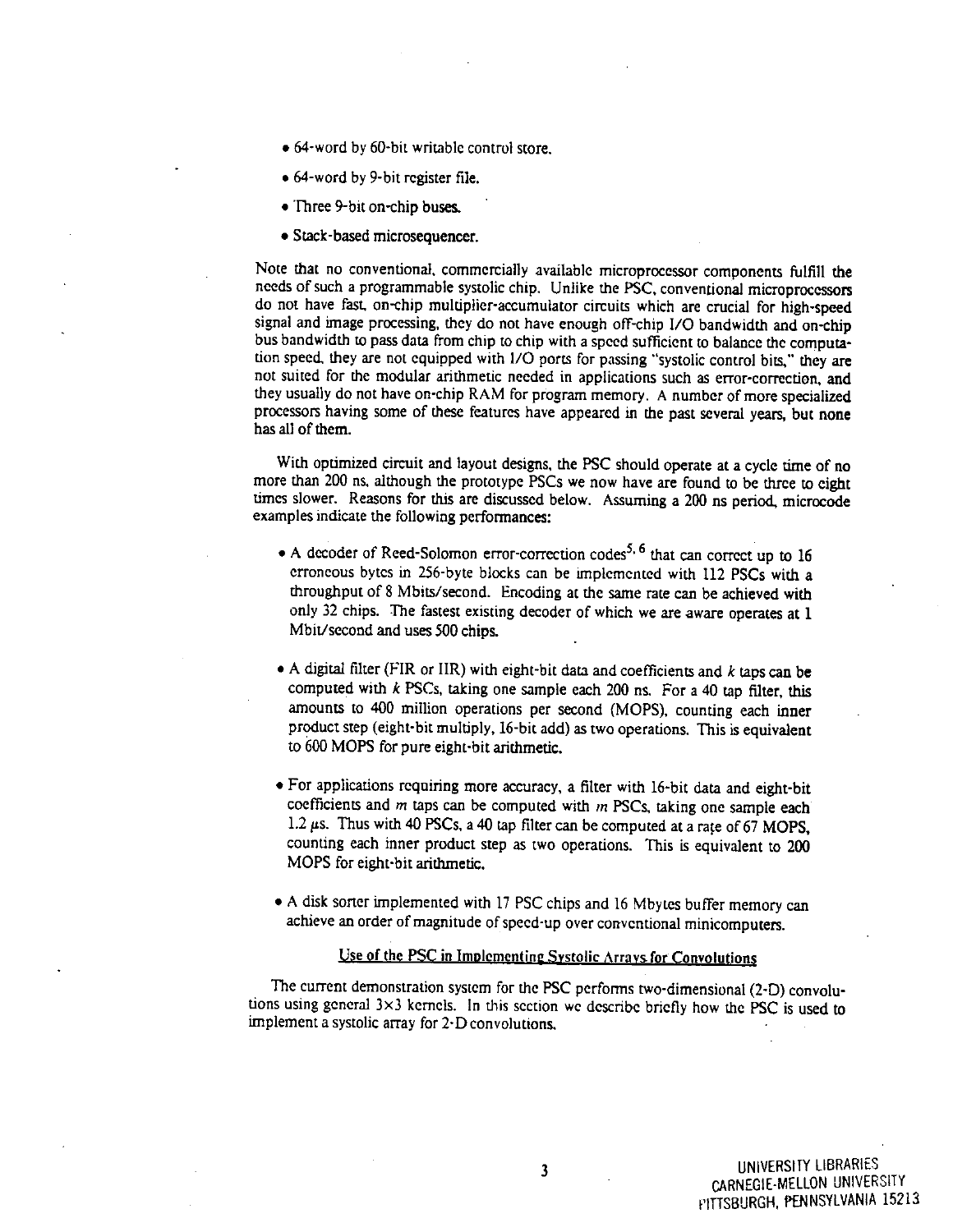Mathematically, the 2-D convolution problem with a  $k \times k$  kernel is defined as follows:

*Given* the 2-D kernel of weights  $w_{ij}$   $i=1,2,\ldots,k$ ,  $j=1,2,\ldots,p$ , and the 2-D input image  $x_{ij}$ ,  $i = 1, 2, \ldots, m, j = 1, 2, \ldots, n$ , with  $k \ll m$  and  $p \ll n$ ,

*compute* the output image  $y_{\tau_0}, r = 1, 2, ..., m-k+1, s = 1, 2, ..., n-p+1$ , defined by

$$
y_{r5} = \sum_{i=0}^{k-1} \sum_{j=0}^{p-1} w_{i+1,j+1} \cdot x_{i+r,j+s}.
$$

The 2-D convolution problem is one of the most computation-intensive tasks in signal and image processing. For example, a 2-D convolution using a general 9x9 kernel requires 81 multiplications and 80 additions to generate each pixel in the output image.

#### 1-D Convolution Implementation

We first illustrate a systolic array design for the one-dimensional (1-D) convolution • problem, which is simpler than the 2-D one. The 1-D problem is defined as follows:

*Given* the sequence of weights  $\{w_1, w_2, \ldots, w_k\}$ , and the input sequence  $\{x_1, x_2, \ldots, x_n\}$ ,

*compute* the result sequence  $\{y_1, y_2, \ldots, y_{n+1-k}\}\$  defined by

 $y_i = w_i x_i + w_2 x_{i+1} + \cdots + w_k x_{i+k-1}$ 

Figure 2 depicts one of the well-known systolic arrays<sup>1</sup> for the case  $k=3$ .



Figure 2. (a) Systolic array for 1-D convolutions, and (b) its cell definition.

We can program the PSC to implement each of the systolic cells; the program takes only one instruction to implement all the operations depicted in Figure 2(b). After an initialization phase in which the weights are loaded, the inner loop of the algorithm uses One PSC microinstruction, coded as follows: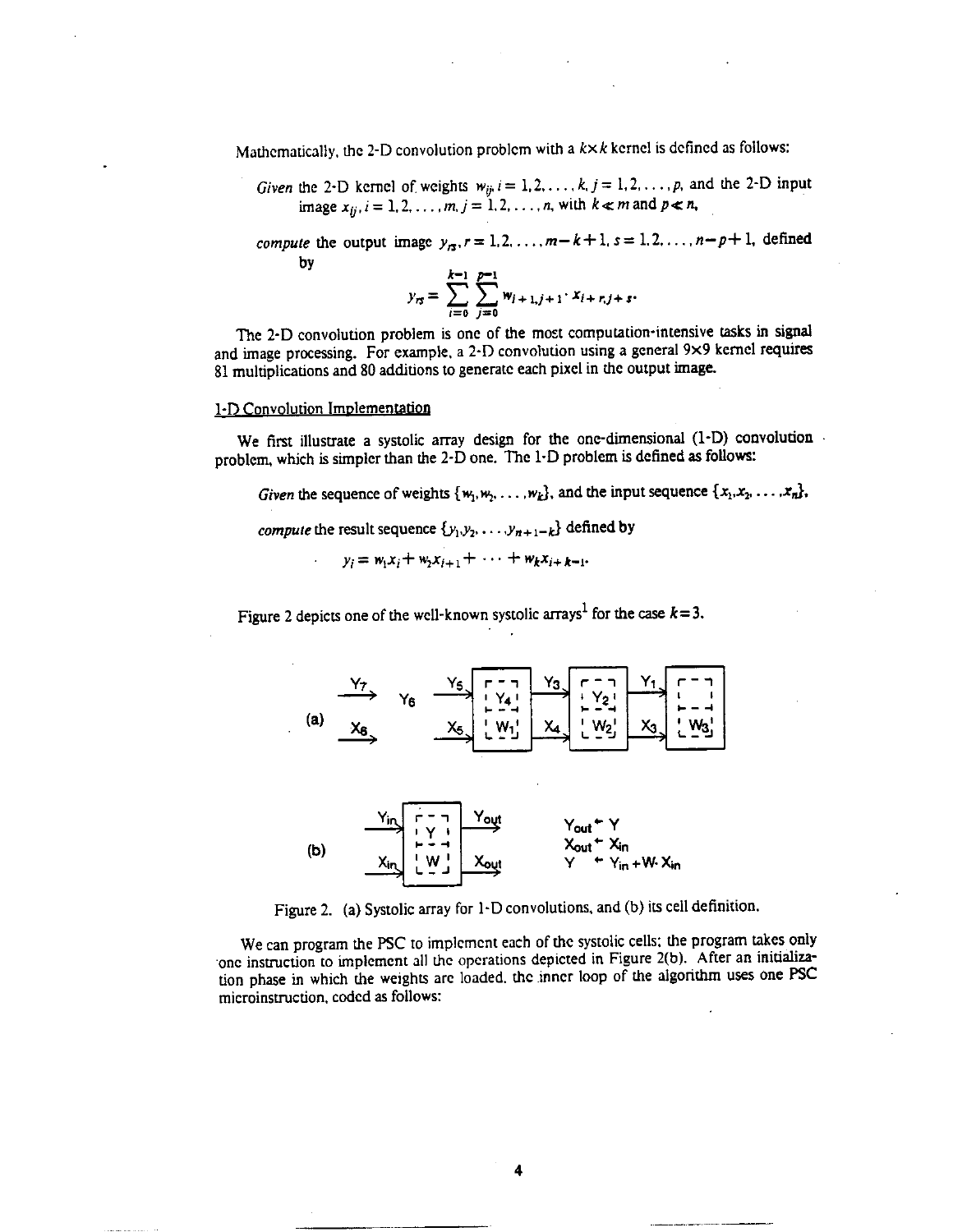Bus1=Sda, Bus2=Sdb, Pen3=Lo, SdaOut=Val3, SdbOut=Va.2, MacX=Hold, MacY=Val2, MacZ=Vall, MacOp**=AddZ,**  Jump=OnCC0, CCO=Sca, ScaOut=Pass.

The lines of this microinstruction have the following effects, all in a single cycle:

- 1. Bus 1 carries *Yin,* read from systolic data port A, bus 2 carries *Xim* read from port B, and bus 3 carries *Yout* from the previous operation, available as the output of the MAC.
- 2. Output port A receives *Yout* from the previous operation (the value on bus 3), and port B receives  $X_{out} = X_{in}$
- 3. The MAC holds the cell's weight *W* in its *x* register, sets its *y* register to *Xin* (the value on bus 2), and sets its z register to  $Y_{in}$  (the value on bus 1). It then computes  $x \cdot y + z$ , or  $W \cdot X_{in} + Y_{in}$ . This value will be sent to output port A during the next cycle.
- 4. The instruction loops in place until systolic control signal A arrives, meaning it is time to reinitialize. Control then passes to the next instruction, and the control bit is sent on to the neighboring cell.

#### 2-D Convolution Implementation

The above systolic array design for 1-D convolutions can be generalized to designs for 2-D convolutions. In particular, we will use a linear systolic array of  $k^2$  cells to perform 2-D convolutions using *kxk* kernels. This systolic array will have the nice "scalable" property that its interface with the outside world is independent of *k.* That is, when the kernel size is increased, we need only expand the linear array accordingly, without changing its I/O interface. There exist at least two such "scalable" systoiic array designs for the 2-D convolution problem, one requiring a memory associated with each systolic cell to buffer one line of image, and the other one requiring no such memory for each cell. For implementation simplicity we use the latter one.

The input image  $x_{ij}$  is fed to the systolic array in columns  $2k-1$  pixels high, and the output image *yg* is generated by the systolic array in swaths which are *k* pixels high. As depicted in Figure 3, pixels from the input image enter the systolic array in two x-data streams—the  $x_{ij}$  with odd *j* come in with the top x-data stream, and the  $x_{ij}$  with even *j* come in with the bottom x-data stream. In each cycle, a cell will choose a value from one of the two x-data streams to multiply by the weight stored in that cell. The simple rule is that a cell should use values from one *x-data* stream for *k* consecutive cycles before switching to the other stream; and continue alternating in this manner. By utilizing the systolic control ports provided by the PSC, a control signal can be sent conveniently from cell to cell to signal the switching from one x-data stream to the other for each cell. It takes no more than two PSC instructions to implement all the cell operations depicted in Figure 3. This implies for example that 2-D convolutions with 9x9 kernels can be implemented by 81 linearly connected PSCs, capable of producing one output pixel every 400 ns assuming a state-of-the-art design.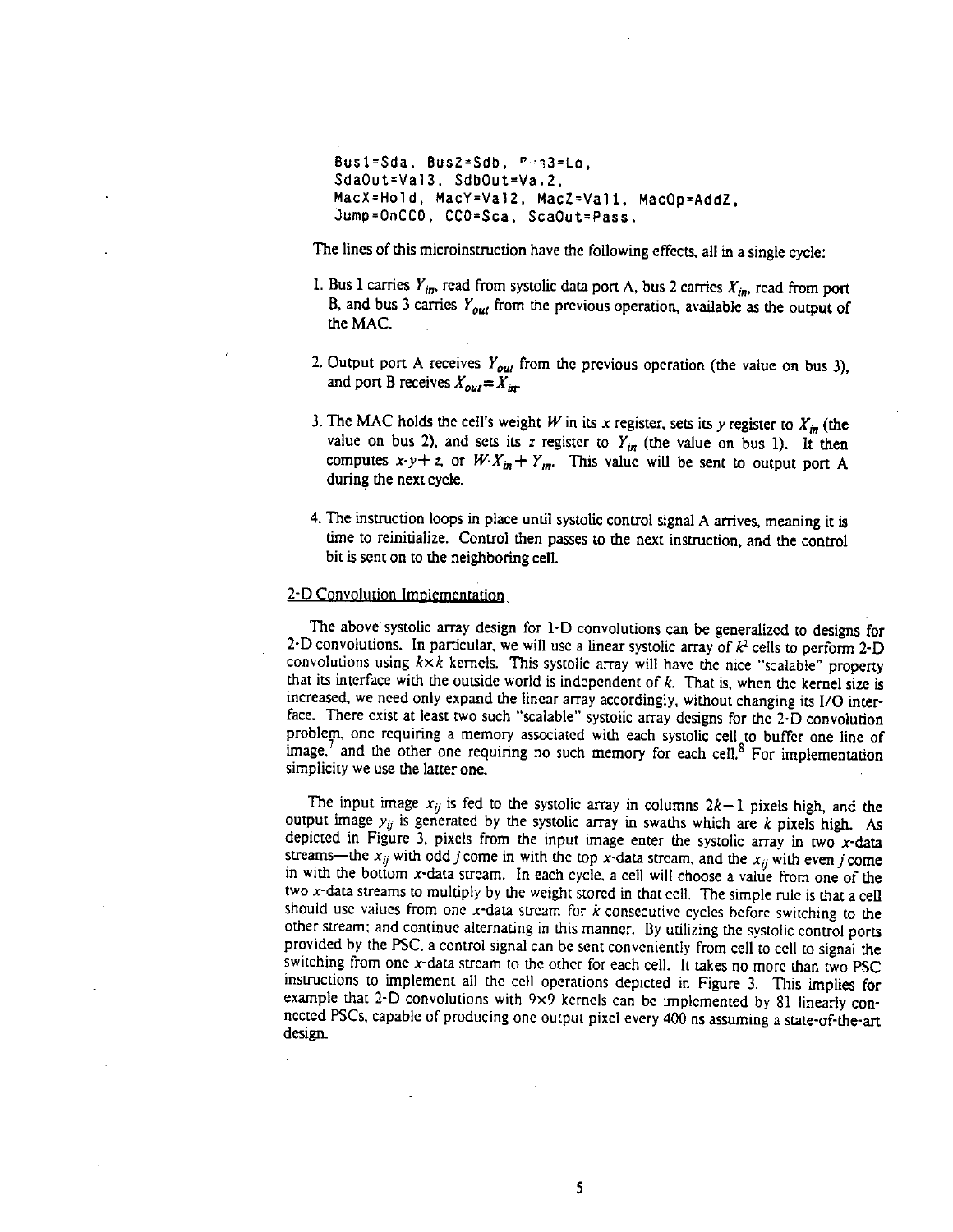

Figure 3. Linear systolic array for 2-D convolutions and its cell definition.

For large kernels, it is necessary to save partial results  $y_i$  in double or higher precision to ensure numerical accuracy of the computed results. As for the case of systolic arrays for 1-D convolution,  $1$  this can be achieved most cost-effectively by using a dual of the design in Figure 3, where partial results  $y_i$  stay in cells but the  $x_i$  and  $w_{ij}$  move from cell to cell in the same direction but at two speeds. With this dual design, high-precision accumulation can be effectively achieved by the on-chip multiplier-accumulator circuit, and the number of bits to be transferred between cells is minimized. We of course still need to transfer the final computed values of the y<sub>*i*</sub> out of the array, but they, being the final results, can be truncated and transferred in single precision. It is generally preferable to have the  $w_{ij}$  rather than the  $x_i$ going through an additional register in each cell, since there are two  $x$ -data streams but only one weight stream. In fact the communication cost for the weight stream can be totally eliminated if the register file of the PSC is large enough to hold a complete weight table.

Note that in generating adjacent output swaths, some input pixels are fed into the systolic array twice. To avoid having to bring these pixels out from memory twice, a cache that can hold  $k-1$  lines of input pixels can be used, as shown in Figure 4.



Figure 4. Use of cache to buffer lines from the input image.

#### PSC Demonstration System

Figure 5 depicts the current PSC demonstration system built around a SUN workstation. The system includes a PSC array board capable of holding 25 or more PSCs. As of May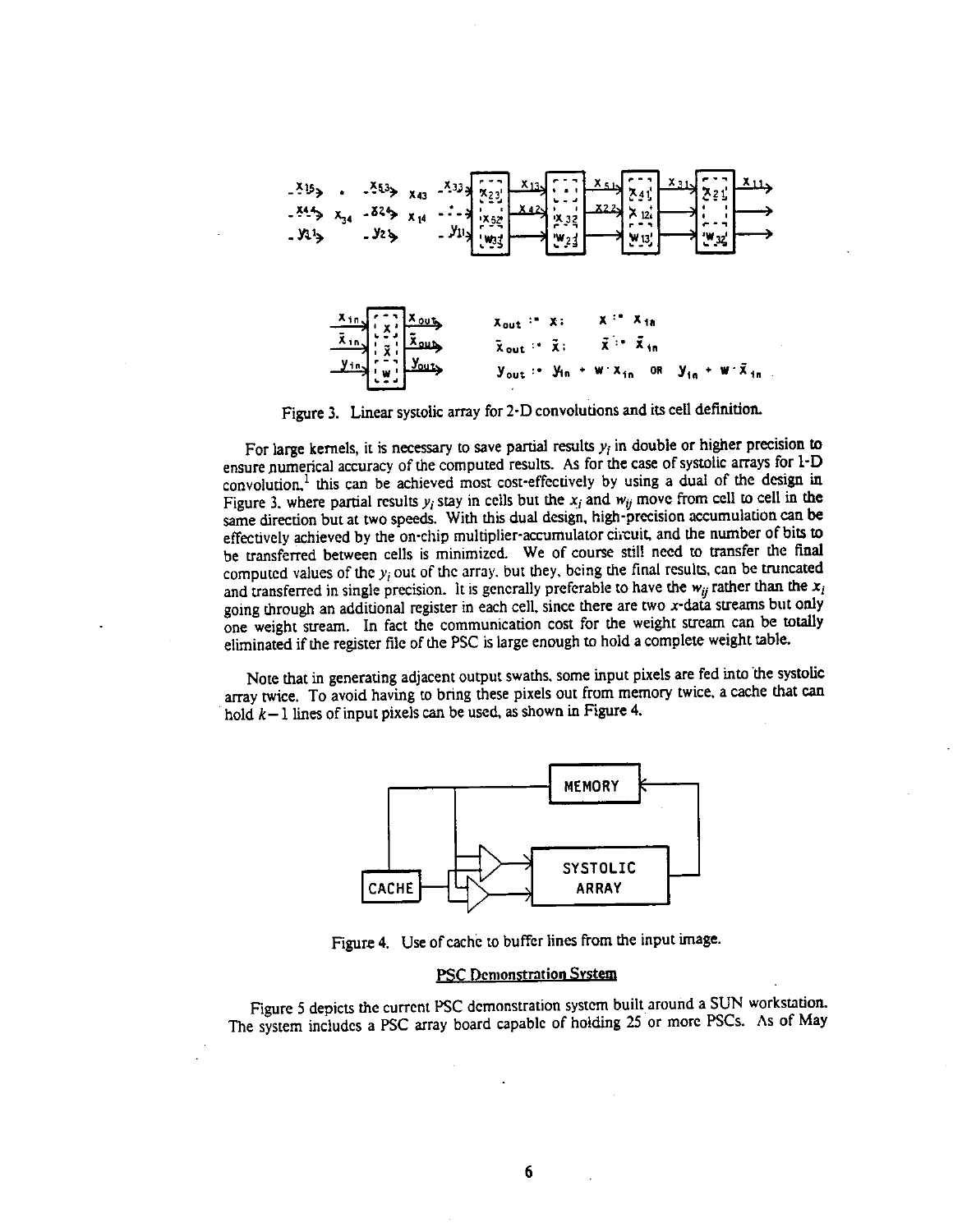1984, this board hosts a onc-dimcnsional systolic, array of nine PSCs, performing 2-D convolutions using  $3\times3$  kernels on a video image of  $512\times512$  8-bit pixels. Several  $3\times3$  Gaussian and Laplacian kernels have been implemented for the demonstration. In the demonstration, 512x512x8 displays arc processed at the rate of one display every 1.8 seconds. Using the "scalability" of the systolic array design as described in the previous section, the demonstration system can run at this speed *regardless* of the kernel size (assuming of course that there are as many PSCs in the PSC array board as the kernel size). For instance, with 25 PSCs the demonstration system can perform 2-D convolutions using 5x5 kernels still in the same 1.8 seconds. Indeed, it is our plan to do such a demonstration, as soon as enough working chips are acquired.



Figure 5. PSC demonstration system.

The host system for the demonstration is the SUN workstation that controls the PSC array board through its MULTIBUS interface. A huffer memory board buffers data for the PSC array board. Matrox graphics boards are used to perform the frame buffering and video A-to-D, D-to-A functions. The limited bandwidth of the Matrox DMA imposes one of the speed limits for the demonstration system. Besides the PSCs themselves, the PSC array board also contains a finite state controller, clock drivers, microcode loading circuitry, and address generation circuitry for the buffer memory board.

The demonstration system operates as follows:

- 1. The SUN's 68010 processor initializes the PSC array by writing to its control registers, which are mapped into the Multibus address space.
- 2. The 68010 loads the microcode of each PSC individually.
- 3. The 68010 initializes the Matrox graphics boards.
- 4. The Matrox VAF-512 board grabs one frame of video data from the camera, and loads it into the frame buffer.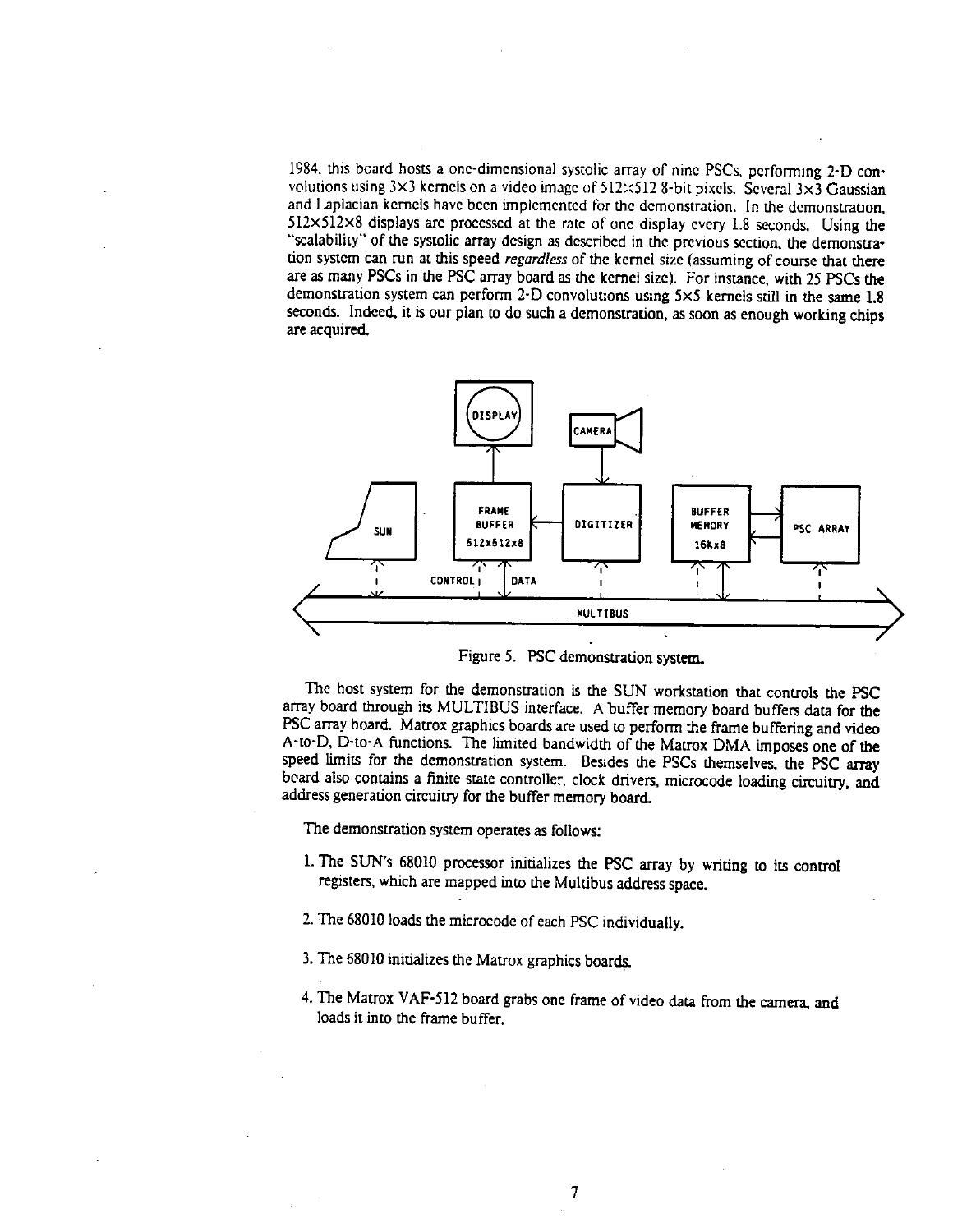- **5.** The 68010 initiates a DMA transfer of five video lines from the frame buffer to the PSC buffer memory.
- 6. When above transfer is complete, the 68010 starts the PSC array, at a buffer address which it has supplied.
- 7. The PSC array reads in five lines of data, and produces three lines of output, writing it into the buffer. The 68010, meanwhile, initiates a DMA transfer of the next three lines of data into the buffer, which takes place in parallel with the PSC processing.
- 8. The 68010 periodically checks the status of the PSC array, and, upon sensing the **DONE** flag, restarts the array at the next buffer location. It then begins a DMA transfer of output data into the Matrox frame buffer. When the output transfer is completed, the 68010 initiates another DMA of input data to the PSC buffer, and waits for the PSC **DONE** flag.

## **Hindsights**

The design of the PSC is a moderately large project by university standards. As of August 1984, the total effort has been about 4 man-years, with the following rough breakdown: architecture (1), logic and circuit design (.5), layout (.7), testing (.5), demonstration system (.8), and tool development (.5).

As often occurs in large, experimental system projects, the nature and demands of the PSC project did not become clear to us until the project was more than half-way through. We are pleased that the chip works and a modest demonstration system is running. At the same time, it is disappointing that up to now we have not been able to run large demonstrations, or to do experiments with many applications such as the decoder implementation for Reed-Solomon error-correction codes.

The PSC has not been applied on a large scale for two basic reasons. First, fabrication yield of the PSC has been low and has varied substantially over different MOSIS runs, and as a result it is difficult to predict when we will have a large number of working chips. Second, as the first of its kind, the PSC has no sophisticated software and interface support. This has prevented substantial applications from being brought up on the PSC at this time.

There were also many problems encountered in building, testing, and demonstrating the PSC. Some of these problems are inherent to the fact that the PSC project is experimental, and that the resources available to the project have been severely limited. (As far as we can tell, the cost of the PSC project is no more than one hundredth of the development cost of a typical commercial microprocessor!) However, there are a number of things that we would definitely do differently next time. In the following we discuss some of these hindsights under three categories: architecture, design, and management

#### **Architecture**

The PSC architecture seems to be very well-suited to the implementation of a wide variety of systolic algorithms. The 64 instruction words available accommodate most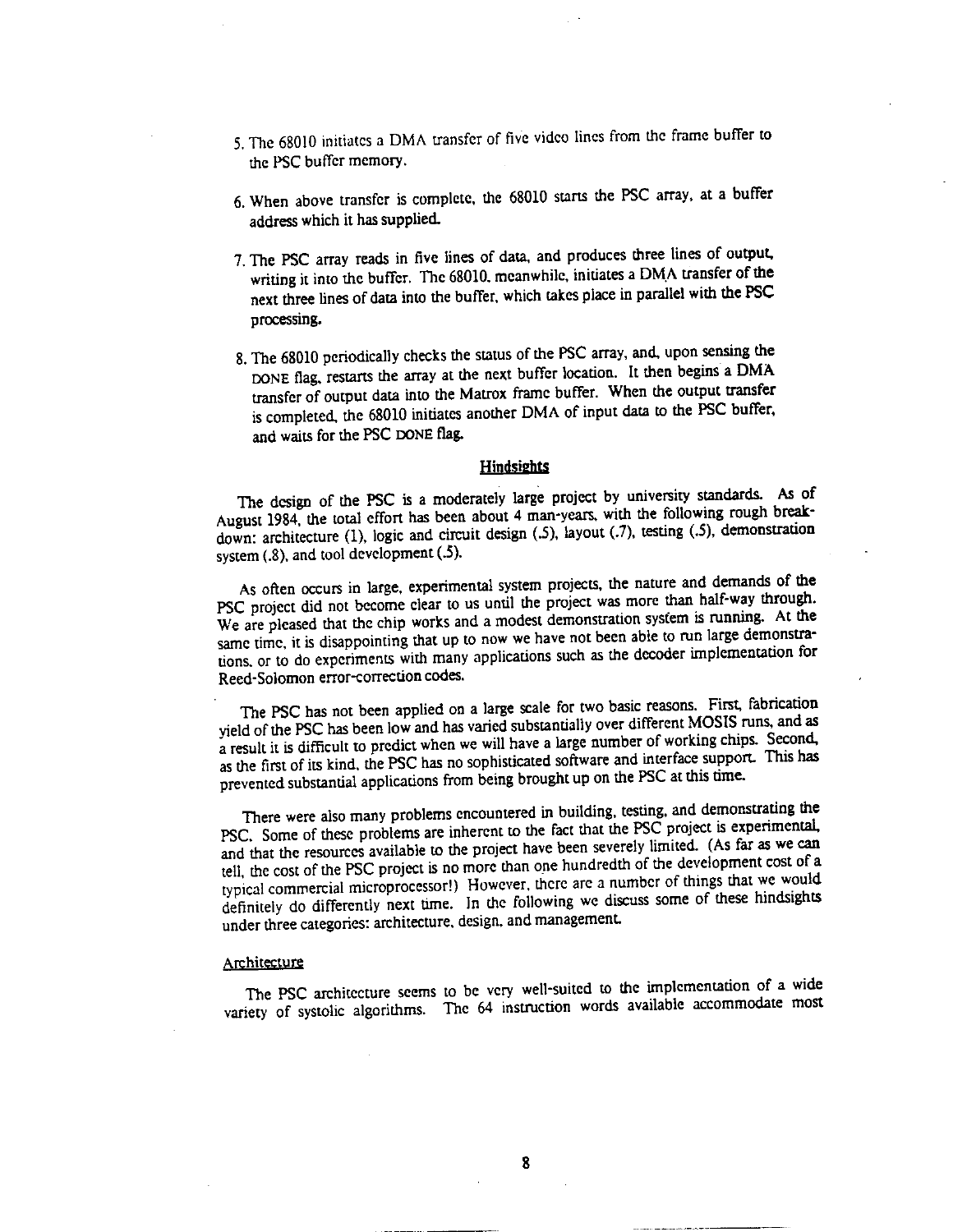straightforward computations, and suffice even for such complex cell computations as those found in the systolic Rccd-Solomon decoder. *The* processor's control structure imposes very little overhead relative to the arithmetic heart of the computation; instruction fetch occurs in parallel with execution. Concurrency and parallel I/O result in much smaller instruction counts than for conventional microprocessors. Finally, the incorporation of control and communication circuitry onto the same chip as the arithmetic units achieves a large savings in chip count over systems built with standard parts. A PSC equivalent built with LSI arithmetic, memory and control and with 'ITL latches and multiplexers would require on the order of one hundred chips, and a similarly constructed single-purpose cell for even a slightly complicated algorithm would require a dozen chips.

However, the current PSC architecture is not completely optimized, partially for reasons of simplicity and flexibility that were considered important in view of the experimental nature of the PSC project. As our insights into the nature of systolic computation have increased, we have found several improvements that can be made. Some of the improvements described below have already been incorporated into the design of the CMU Warp processor, now under development.<sup>9, 10</sup>

For simple computations, the PSC's arithmetic, internal communication and external communication capacities are fairly well balanced. For more complex algorithms, the most common limiting factor in program performance is the number of buses. Adding more buses would be quite expensive in area needed for routing and for code storage and distribution; for a general-purpose part, this expense would probably not be justified. Other possibilities would be to use some specialized buses, to allow a single bus to be broken into independent parts, or to multiplex the use of the buses within a machine cycle. One other option, which seems to be very useful in the frequent case where a value needs to be delayed as it enters or leaves a cell, would be to put small programmable delays on the chip's input or output ports.

Another limitation is in the bandwidth of the register file. Only one word can be read or written in a cycle, making the storage and retrieval of intermediate results time-consuming compared to computation. Possible improvements include the use of multiported registers.

For large filtering problems where large numbers of terms may be accumulated at each cell, the multiplier-accumulator needs a high-precision accumulator. Preferably, the width of the accumulator should be at least 24 bits.

One way to reduce the cost of a PSC-based system would be to reduce the chip's complement of I/O pins, 54 of which are dedicated to the data ports. The PSC's use of three input and three output ports is due mainly to simplicity considerations: almost all systolic algorithms' data flows can be implemented in a straightforward way with a minimum of control. Since all six ports are needed simultaneously only for rather simple algorithms where communication dominates computation by a large factor, it may be possible to reduce the pincount of the chip without greatly reducing its overall performance. This could be achieved by multiplexing bidirectional ports (perhaps four), at a modest cost in control complexity.

Another area where the cost of the PSC might be reduced is in microcode space. Again for reasons of simplicity and flexibility, no attempt was made to squeeze the microinstruction size by limiting the number and kind of operations the PSC's parallel functional units could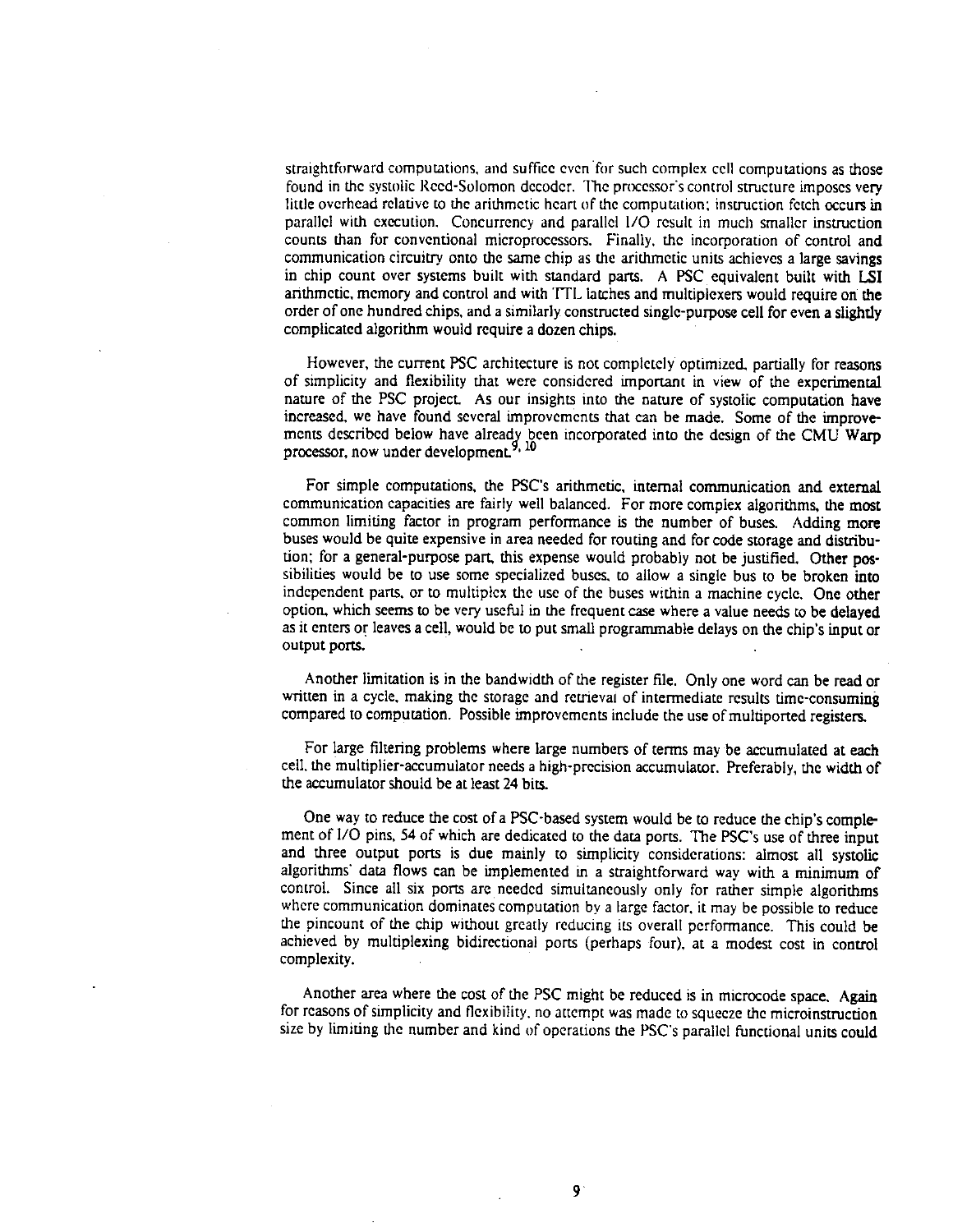perform. While this is a useful property for an experimental system, it would be advantageous fcr production chips to sacrifice some flexibility for higher yield (due to smaller size) or more words of data or instruction memory.

#### **Design**

As mentioned earlier, the PSC project was the first major chip design effort at CMU. The actual process of bringing the PSC from its initial architectural concept to the current demonstration system has been a great learning experience. Part of the teaching was done by some serious technical difficulties, which were mostly related to chip operating tolerances (clock waveform and supply voltage sensitivity), yield and programming.

Electrical design is probably the weakest point in the PSC design. The memories, especially, have been less than robust over voltage, temperature, and clock waveforms. The yield problem has been mostly due. to failures in dynamic RAM.

A related problem is the complex timing scheme used, which necessitated many off-chip clock signals, making speed testing difficult. The complexity of the memory timing scheme resulted in several patches being applied; it would have been better to clean it up.

A 700 ns cycle time has been observed for-some PSC prototypes, but many of the prototypes have been found to run around 1.2  $\mu$ s. One reason that the chip is not as fast as possible is that performance tuning of the layout was never done, for example, for the multiplier-accumulator circuit; speed was not one of the project's primary goals, and timing analysis tools like Berkeley's Crystal<sup>11</sup> and Stanford's  $TV<sup>12</sup>$  were not available. Another contributor has been a drift in MOSIS circuit parameters. The chip was designed under the assumption that diffusion resistance was 10 ohms/square, as in Mead/Conway (and as assumed, by default, by Crystal). A number of MOSIS runs have had resistances of 11 or 12 ohms/square. Under this assumption, the microcode bits have an estimated maximum delay of 50 ns. Recent MOSIS runs have had a diffusion resistance of 40 ohms/square, increasing that figure to 200 ns.

Since the available simulators capable of handling large numbers of transistors were not capable of handling the memory and some other features of the chip, full-chip layout simulation was never done. All of the pieces were tested and/or simulated, but test results in some cases were not available until after the entire chip had been sent off. At the time the chip, was assembled, the only means available of checking connectivity of the parts was manual inspection of a 60 page condensed wirelisL This process caught one or two bugs, but one bug slipped by. Chip testing, though, was fairly straightforward: except for the sequencer, which could be tested only if the memory worked, everything on the chip was accessible over the buses.

A lack of good documentation is one reason the design was difficult to change. Another, bigger reason was the difficulty of routing. The PSC contains a lot of square microns of wire, painfully drawn by hand. Turnaround time was another factor discouraging major changes.

The chip had only three layout bugs, which were corrected early on; one was in the memory, one in one set of ALU registers, and one in the multiplier condition code (hard to notice, since the condition codes are very obscure). There was one logic bug (discounting the memory's problems, which were mostly electrical); it related to the timing of the sequencer's

10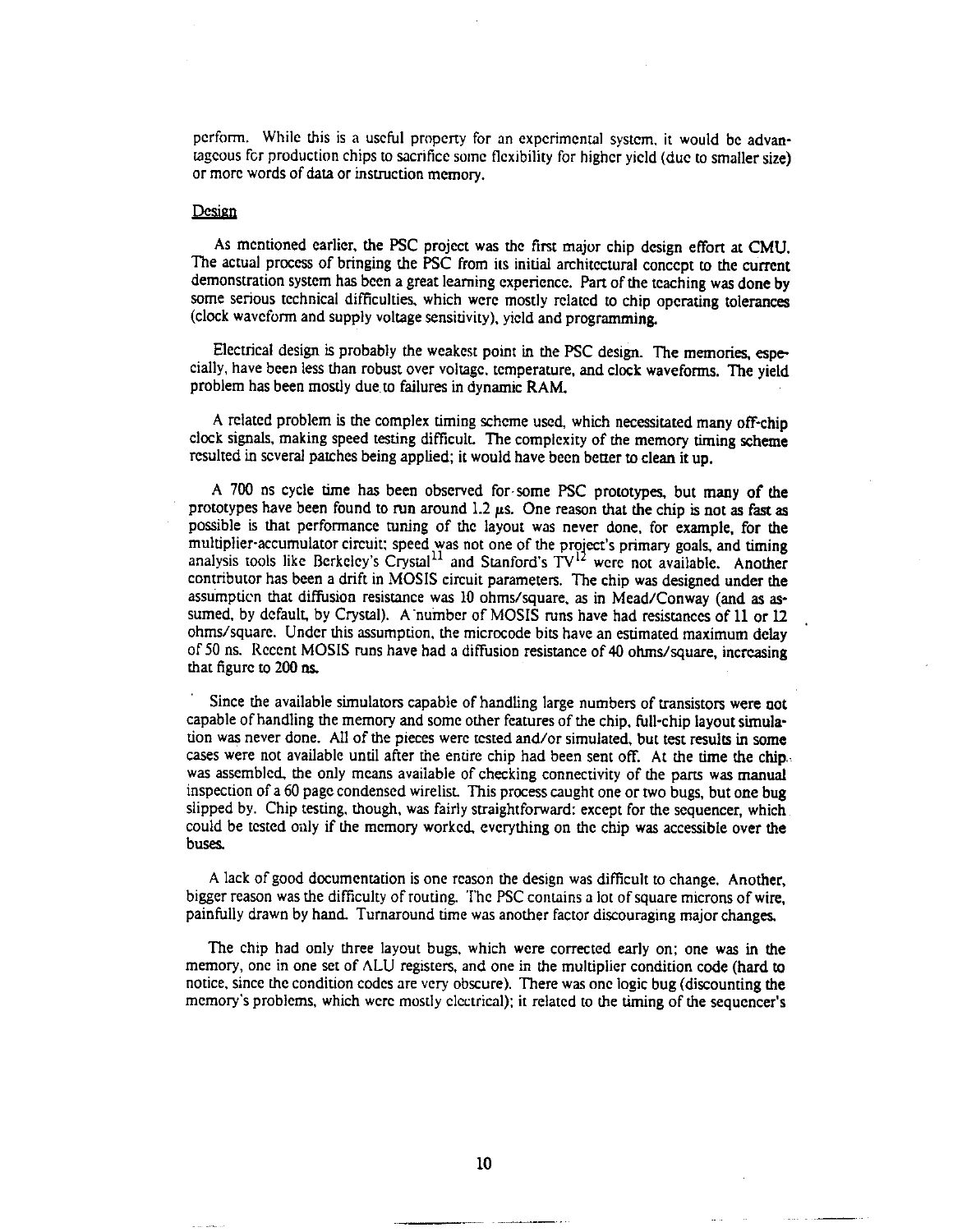stack, was generated by a change in memory timing and was caught very late (summer '83) because of the dependence of circuit testing on the memory and because of a lapse in testing effort between March and June.

Many of these difficulties could be avoided next time by using appropriate design methodologies, conservative design styles, and new design tools. Some of the improvements that we can make seem to be rather "common sense" and obvious now. These include designing for worst-case technology and avoiding complex timing schemes. Given our multi-source fabrication through MOSIS, we must be prepared to deal with a relatively large process variation. Specifically, clever but risky circuit design should not be used. Mead and Conway simplified design rules exist, in part, for this purpose. The example of diffusion resistance mentioned earlier shows that pessimistic assumptions are important in the electrical domain, as well. Complex timing should be avoided because it will make the design difficult to understand, hard to change, and hard to deal with when testing and interfacing to the chip. The gain in performance through complex timing is hardly worth its cost

As mentioned earlier, new timing aids like Crystal and TV will help remove critical timing paths. Using modern design workstations, such as Daisy and Mentor, schematics of . the chip can be fully simulated and documented at the logic level with reasonable effort Also, these workstations can generate netlists to be compared with those extracted from the layout, using the CMU wirelist comparison program, Gemini.<sup>13</sup>

A careful floorplan can also make a lot of difference in the quality of the design. Since useful global routers are still not available, a good floorplan can make the routing problem much easier. The floorplan should be drafted in the very beginning of the design, and constantly updated during the design as detailed layout information becomes available. From the floorplan one can tell if a certain design optimization is worthwhile. Also, the availability of the updated floorplan can substantially help the communication between a team of designers.

#### **Management**

Building a prototype research chip in a university environment is very different from the same task in an industrial environment, in the sense that we are severely limited by resources. It would be unreasonable to expect that universities have the same level of design support and engineering skill as semiconductor industry. Graduate students should be involved but shouldn't be expected to grow old in the course of a project Probably one of the biggest lessons we have learned from the PSC project is a true appreciation of this limitation in resources.

But prototype chips, built by universities or not must work in a system, otherwise there would be very little value in the prototyping. Therefore it is important that we do only those designs which are within the power of the available people and tools. Designs that industry does well and that require great skill and experience should be avoided by universities. Fancy dynamic RAM is an example.

An overall plan for simulation, verification, documentation, testing, and demonstration should be developed at the very beginning of a project. We must sec to it that there is a very good chance that the chip will work at reasonable speed in a system for its first silicon, and that system demonstrations can be brought up without an excessive amount of effort A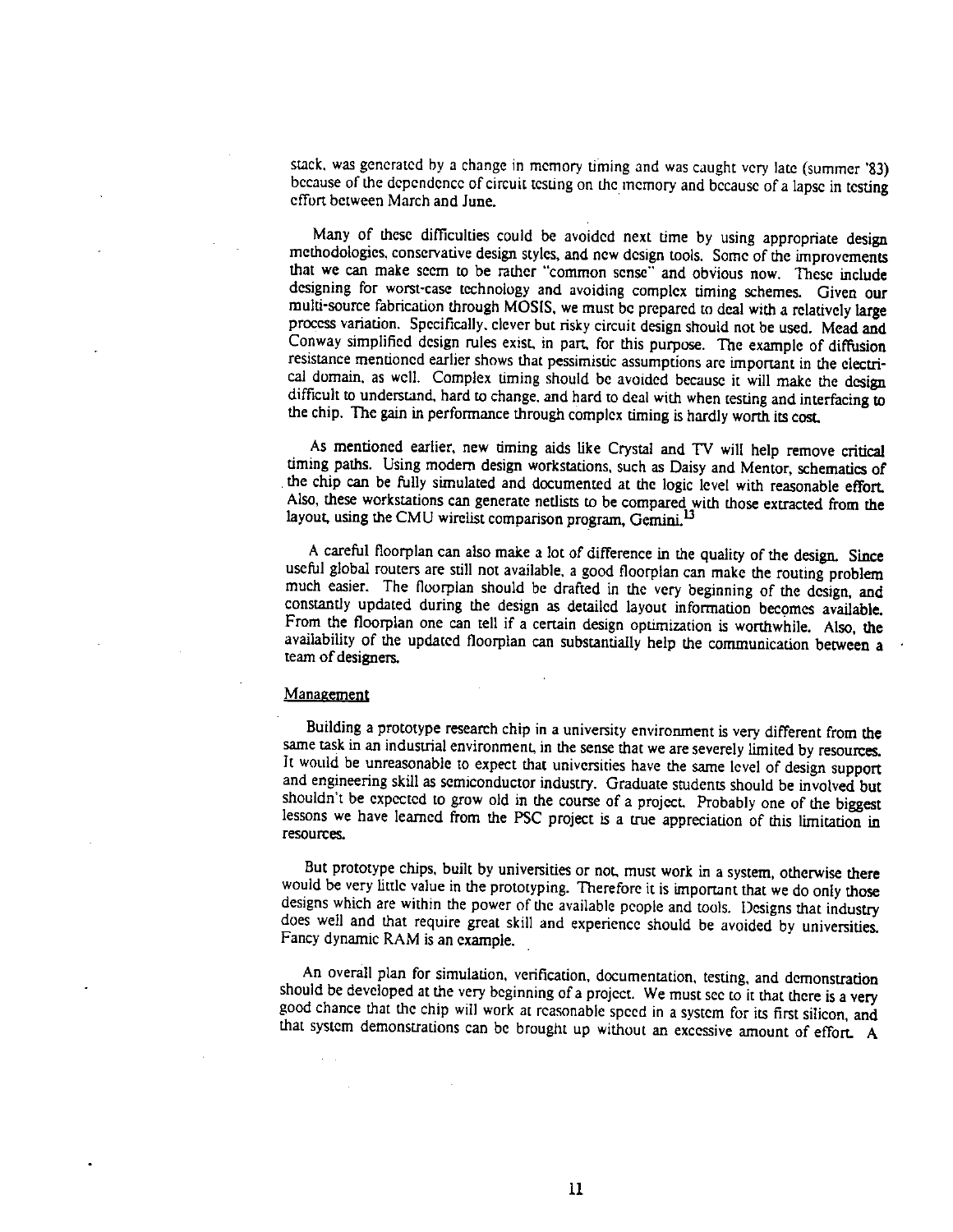related issue is the yield problem. We must learn (at last!) to trade architectural features for reduced die sizes in order to increase yield. These steps are necessary conditions for a large scale chip to be built successfully and smoothly. It is useful to remind ourselves that university prototype chips are not exempt from that.

The lack of sufficient system support mentioned earlier is a common problem for any prototype chips. One way to deal with it is to stage research programs so that software and interface support can be developed first on systems built with off-the-shelf components. Ideally, prototype custom chips should be built only after system support has already been developed.

#### **Conclusions**

Despite the problems discussed above, the PSC project produced a number of positive results. The chip works, albeit not as robustly as we would like. From the architectural point of view, the project demonstrated the "scalability" of systolic array design in the demonstration system, proved the feasibility of having a programmable "building-block" chip for the implementation of systolic algorithms and, through setting a concrete benchmark on which to base improvements, set the stage and provided initial ideas for further work. A natural step to follow is the development of an industrial version of the PSC. Several companies have expressed their interests in this. In. theory, companies who produce PSC-like chips should be able to sell hundreds of copies of the chip to each customer, to form large systoliclike arrays!

The PSC project did not contribute to the low-level chip design knowledge of the world at large, but we learned a lot of things locally about chip design, both personally and in terms of the VLSI community at CMU. This includes not only the lessons mentioned above, but also the use of new tools and methods. The PSC experience has had profound impacts on the ways in which how some new CMU chips are being designed, as suggested in the preceding section.

The PSC is one of the first major chips made through MOSIS to have been integrated into a system. Work on the PSC also helped the MOSIS community gain experience in packaging, testing, and medium-volume production.

### Acknowledgments

The PSC is a result of a team effort; its architecture and design have been reported in separate papers,  $2^{3.4}$  on which some of the material of this paper is based. F. H. Hsu wrote the PSC image processing code for the demonstration system. Some chip testing software was developed by Monica Lam. The PSC research was supported in part by the Defense Advanced Research Projects Agency (DoD), ARPA Order No. 3597, monitored by the Air Force Avionics Laboratory under Contract F33615-81-K-1539. The fabrication of the PSC has been donc through MOSIS, the DARPA silicon broker.<sup>14</sup>

#### **References**

- 1. Kung, H.T., "Why Systolic Architectures?," *Computer Magazine.* Vol. 15, No. 1, January 1982, pp. 37-46.
- 2. Fisher, A.L., Kung, H.T., Monier, L.M. and Dohi, Y., "The Architecture of a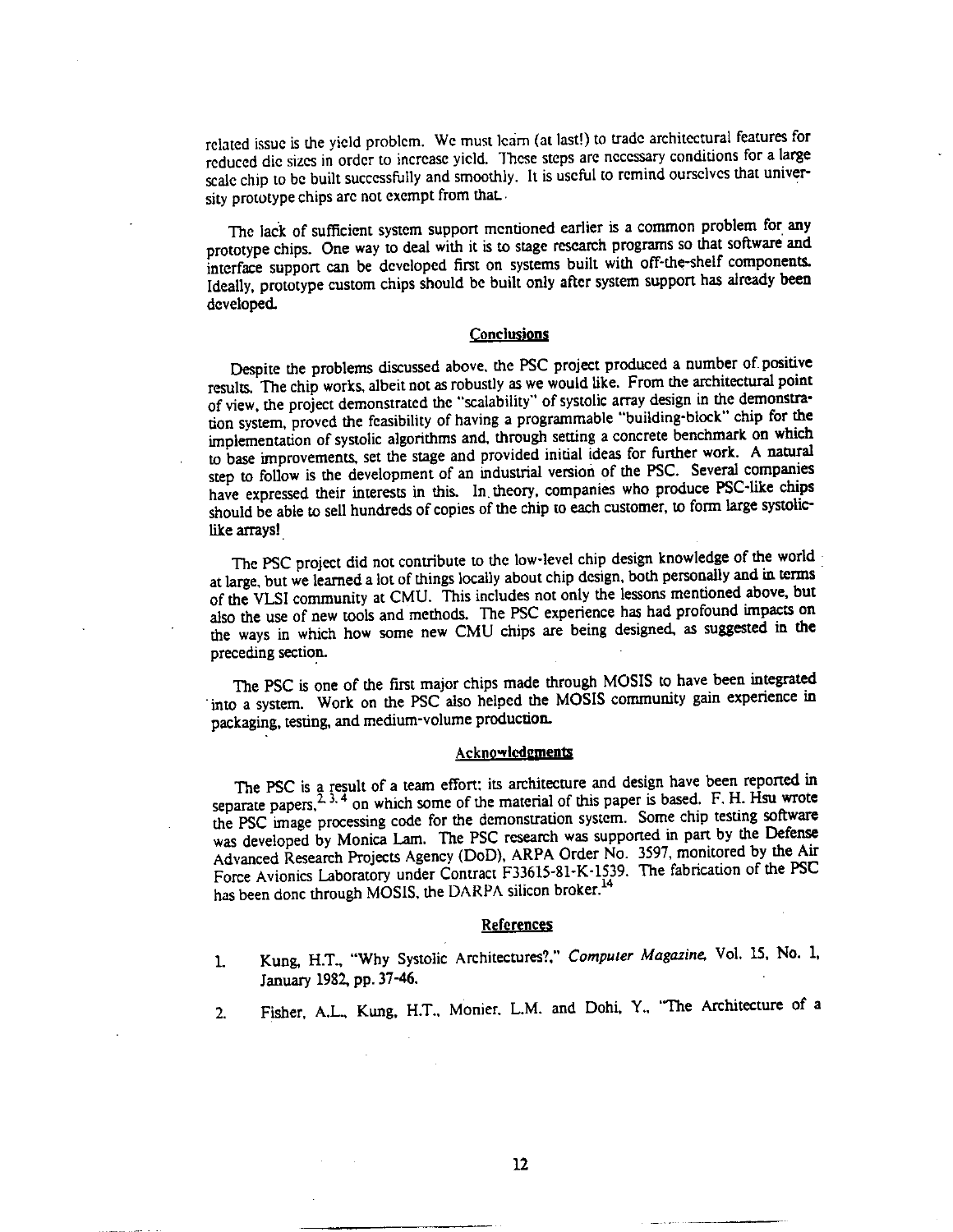Programmable Systolic Chip," *Journal of VLSI and Computer Systems,* Vol. 1, No. 2, 1984, pp. 153-169, An earlier version appears in *Conference Proceedings of the 10th Annual Symposium on Computer Architecture,* Stockholm, Sweden, June 1983, pp. 48-53.

- 3. Fisher, A.L., Kung, H.T., Monier, L.M., Walker, H. and Dohi, Y., "Design of the PSC: A Programmable Systolic Chip/' *Proceedings of the Third Caltech Conference on Very Large Scale Integration,* Bryant, R., ed., Computer Science Press, Inc., California Institute of Technology, March 1983, pp. 287-302.
- 4. Walker, H., "The Control Store and Register File Design of the Programmable Systolic Chip," Tech. report CMU-CS-83-133, Carnegie-Mellon University, Computer Science Department, May 1983.
- 5. Mac Williams, F.J. and Sloane, N.J.A., *The Theory of Error-Correcting Codes,* North-Holland, Amsterdam, Holland, 1977.
- 6. Peterson, W.W. and Weldon, E.J., Jr., *Error-Correcting Codes,* MIT Press, Cambridge, Massachusetts, 1972.
- 7. Kung, H.T., Ruane, L.M., and Yen, D.W.L, 'Two-Level Pipelined Systolic Array for Multidimensional Convolution," *Image and Vision Computing,* Vol. 1, No. 1, February 1983, pp. 30-36, An improved version appears as a CMU Computer Science Department technical report, November 1982.
- 8. Kung, H.T. and Picard, R.L., "One-Dimensional Systolic Arrays for Multidimensional Convolution and Resampling," *VLSI for Pattern Recognition and Image Processing,* Fu, King-sun, ed., Spring-Verlag, 1984, pp. 9-24, A preliminary version, "Hardware Pipelines for Multi-Dimensional Convolution and Resampling," appears in *Proceedings of the 1981 IEEE Computer Society Workshop on Computer Architecture for Pattern Analysis and Image Database Management,* Hot Springs, Virginia, November 1981, pp. 237-278.
- 9. Kung, H.T., "Systolic Algorithms for the CMU Warp Processor," *Proceedings of the Seventh International Conference on Pattern Recognition,* International Association for Pattern Recognition, 1984, pp. 570-577.
- 10. Kung, H.T. and Menzilcioglu, O., "Warp: A Programmable Systolic Array Processor," *Proceedings of SPIE Symposium, Vol 495, Real-Time Signal Processing VII,* Society of Photo-Optical Instrumentation Engineers, August 1984.
- 11. Ousterhout, J. K., "Crystal: A Timing Analyzer for nMOS VLSI Circuits," *Proceedings of the Third Caltech Conference on Very Large Scale Integration,* Bryant, R., ed., Computer Science Press, Inc., California Institute of Technology, March 1983, pp. 57-70.
- 12. Jouppi, N.P., "TV: Ah nMOS Timing Analyzer," *Proceedings of the Third Caltech Conference on Very Large Scale Integration,* Bryant, R., ed., Computer Science Press, Inc., California Institute of Technology, March 1983, pp. 71-86.